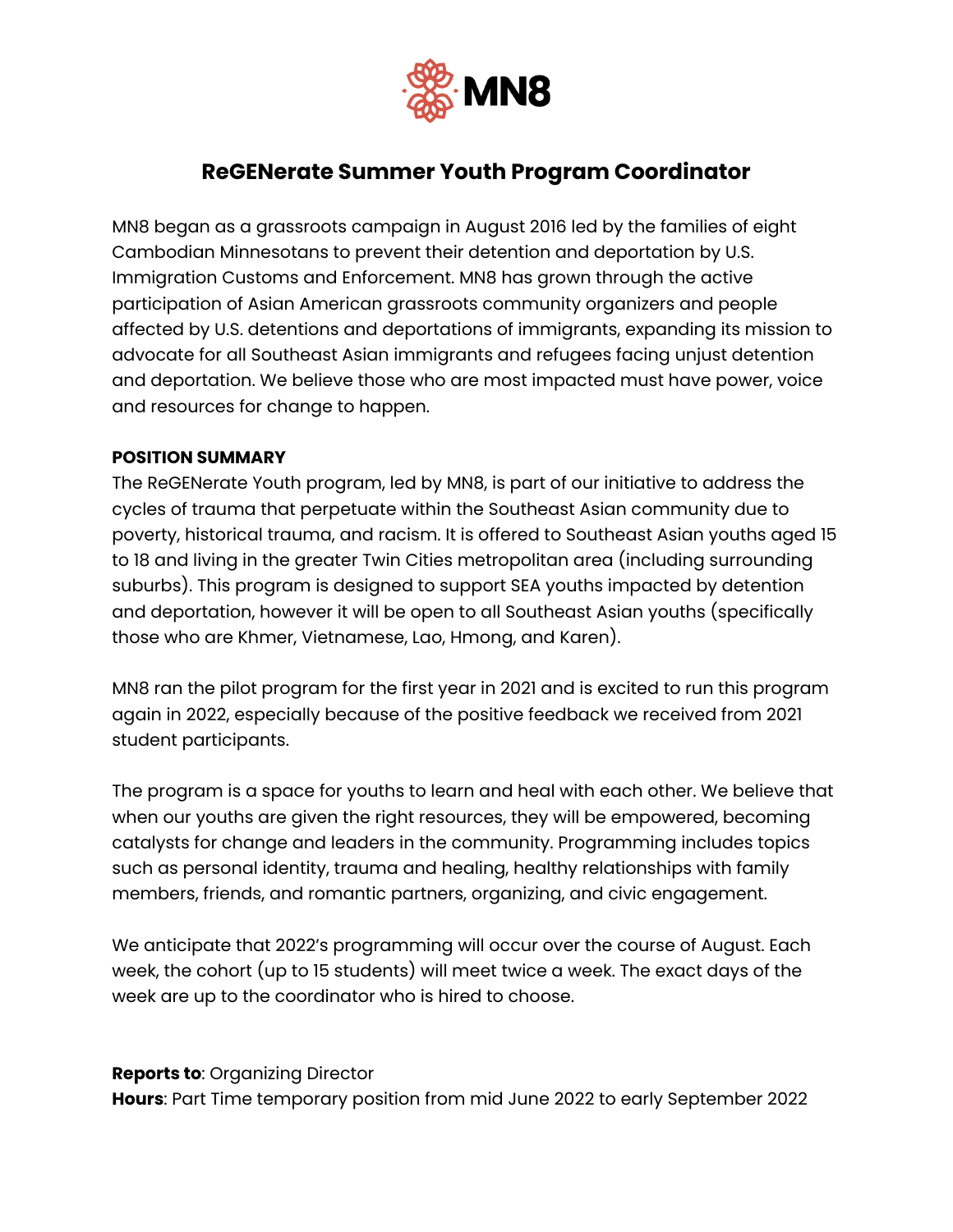

- Position will start approximately at 10 hours across mid-June to July 2022 to update programming and coordinate planning logistics (work can be done in small amounts over the course of the two months or in larger amounts over a shorter period of time)
- During the programming month of August 2022, the expected commitment will be approximately 15 hours per week (two days of programming that are six hours each day plus any prep time)
- During the post-programming month of September 2022, the expected commitment will include wrapping up and any needed reporting activities, approximately 2-3 hours in total

**Location**: Programming will occur either on-site at the MN8 St. Paul office or another in-person location with youth; prep work can occur remotely

**Compensation**: \$2,000.

### **RESPONSIBILITIES**:

Curriculum and Programming

- Update the original curriculum created in 2021
- Facilitate eight programming sessions (9am-3pm days)
- Setting up physical spaces (before 9am)
- Cleaning up spaces (after 3pm)

#### Logistics

- Reserve spaces as needed (with MN8 budget)
- Contact guest trainers and facilitators (with MN8 budget)
- Purchasing materials (with MN8 budget)
- **● Coordinating logistics of pick-up and drop-off of student participants**

Communication

- Staying in contact with students' designated parent or family contact
- Communicate with other MN8 staff

### **QUALIFICATIONS:**

- Strong commitment to MN8's values and mission, particularly in the abolition of ICE and carceral systems
- Excellent interpersonal skills, especially with youth
- Experience working with youth
- Highly motivated self-starter
- Over the age of 18